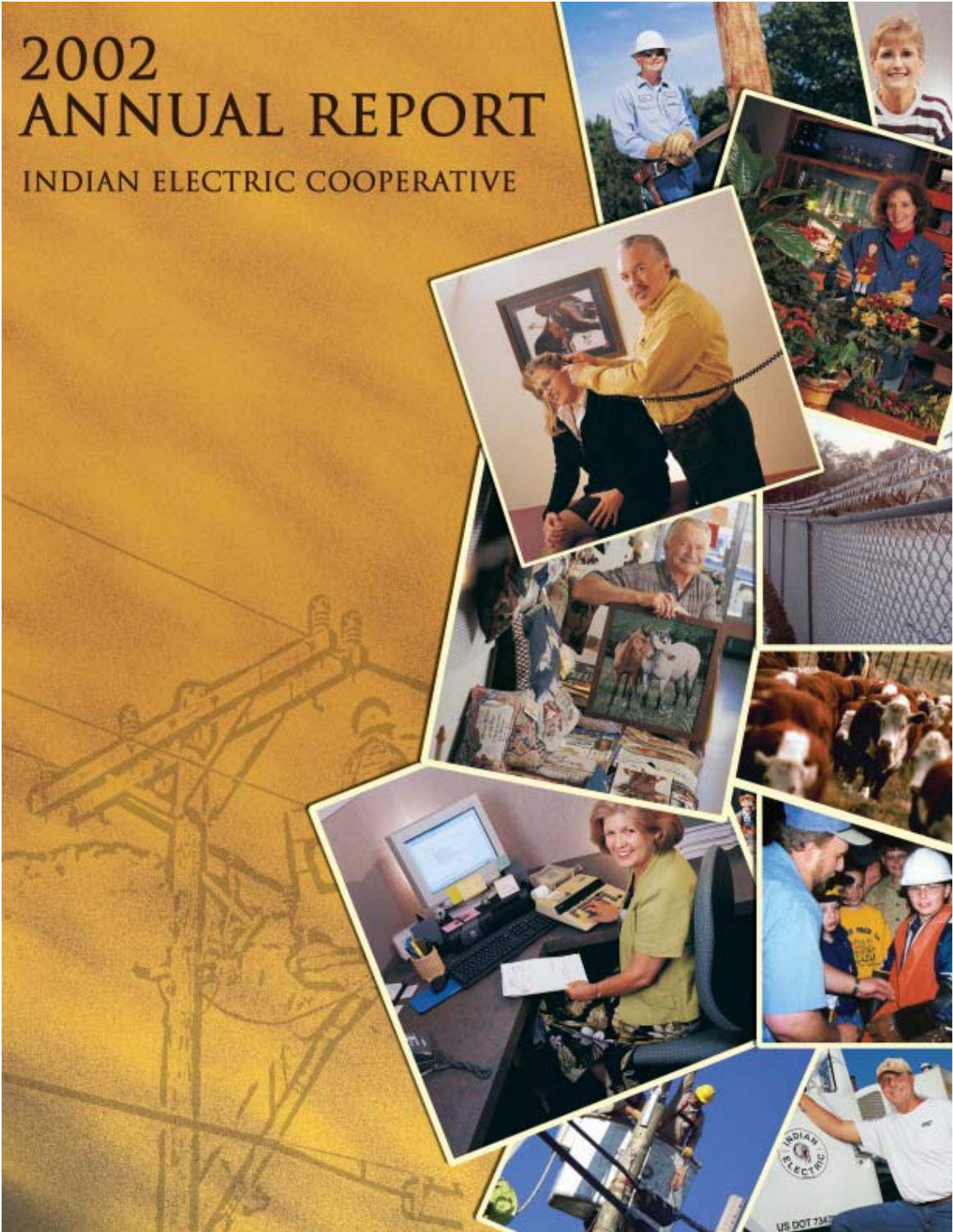## Our Purpose and Profile

Indian Electric Cooperative, Inc. has been dedicated to providing our members with the best electrical service at the lowest possible price for almost 65 years. A consumer-owned, non-profit distribution cooperative, IEC supplies electric service and related products to its members in all or portions of seven north-central and northeastern Oklahoma counties including Creek, Kay, Noble, Osage, Pawnee, Payne and Tulsa.

Incorporated August 1, 1939, IEC now provides 12,486 members with service to 18,247 homes and businesses through 3,475 miles of distribution line covering a service territory of 2,500 square miles. IEC employs 76 people and has headquarters in Cleveland, a district office in Fairfax and a warehouse in Pawnee.

IEC is governed by a board of trustees from each of its nine districts. Each trustee serves a three-year term. All cooperative members have equal voting rights and have the opportunity to vote at IEC's district and annual meetings.

IEC continues to dedicate time, energy and resources to accomplishing its mission — to enhance the quality of life of our member-owners by promoting a positive economic, political, social and regulatory environment.

## Annual meeting notice

Notice is herby given that the 2003 Annual Meeting of Members of Indian Electric Cooperative, Inc. will be held at 10 a.m. Saturday, October 18, 2003, at the Cleveland High School Gymnasium located in Cleveland, Pawnee County, Oklahoma.

Purpose of the meeting is to act on the following matters:

- 1. Reports of Officers and Trustees;
- 2. Election of trustees of the Cooperative from Districts 2, 5, and 8;
- 3. All other business that may come before the meeting or any adjournments thereof.

Registration for the 2003 Annual Meeting will commence at 8:15 a.m., Saturday, October 18, and the meeting will be called to order at 10 a.m.

Each membership, whether it is a single membership or a joint membership, shall be entitled to one vote in any matter that may come before the meeting.

Memberships other than residential must present a letter on organizational stationery, signed by a recognized official of the organization, indicating the bearer as the official voting representative of the organization. The bearers must present the letters at the time of registration.

inds Faster

Wanda Foster Secretary, Board of Trustees

# **OUR MISSION**

Indian Electric Cooperative is dedicated to enhancing the quality of life of our member-owners by promoting a positive economic, political, social and regulatory environment.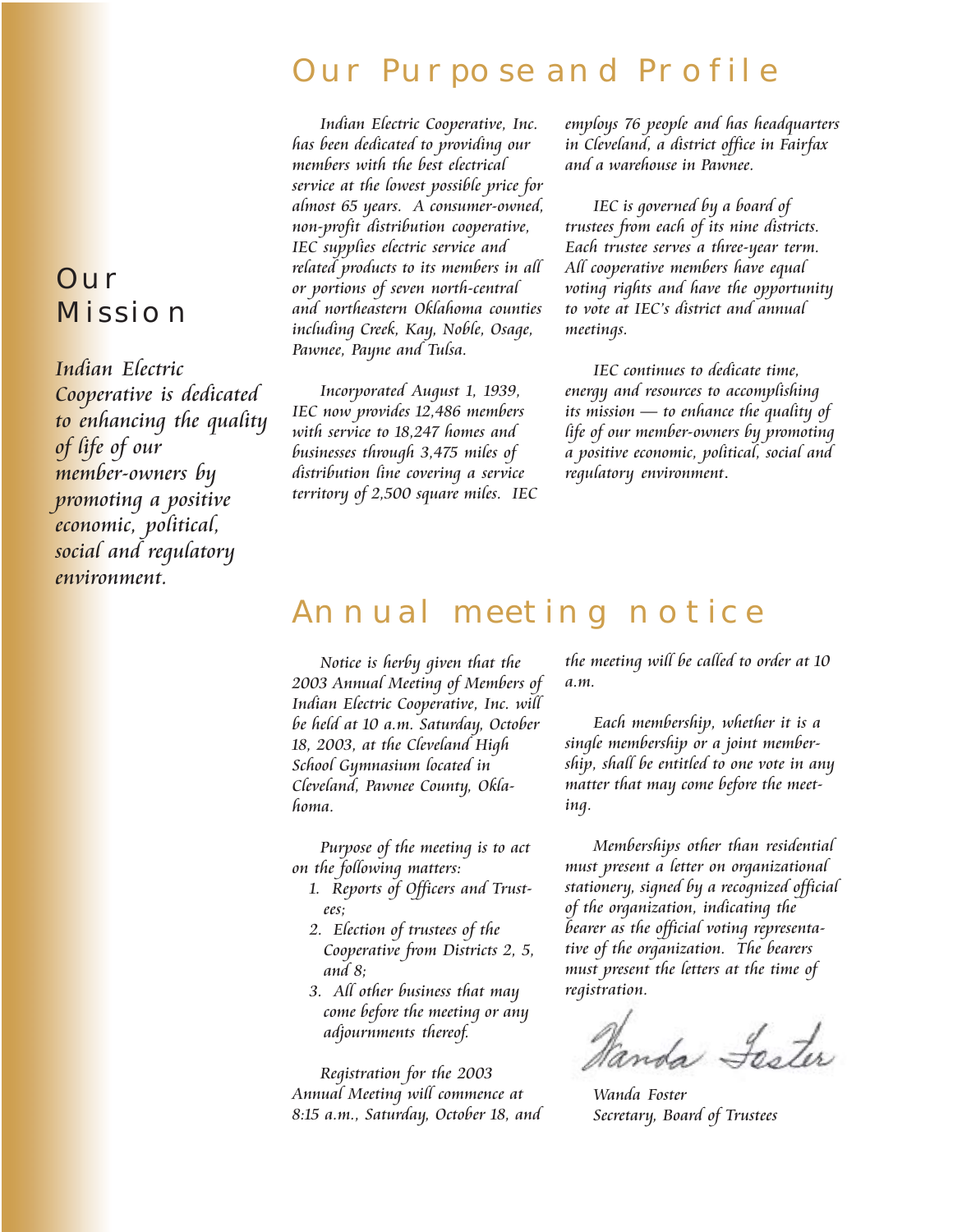

# Privileges and Responsibilities

by Dr. Greg Fielding President, Board of Trustees

I have always felt the popular credit card advertising campaign that "membership has its privileges" more accurately fits electric cooperatives than it does the credit card company. But I also feel that motto doesn't go far enough. When talking about cooperatives, I think it should include responsibility; membership has its privileges <u>and</u> its responsibilities.

In today's world, it is easy to assume all electric utilities are the same; that when you turn on the light switch we will provide the electricity you want and require. At IEC we agree with that statement. We not only offer the same level of service and dependability people believe larger utilities provide, but we actually provide more, because of fulfilling our responsibilities to our owners. Our relationship with our consumers is different because we have a facet those other utilities do not. We are owned, not just utilized. We are responsible to you. We have privileges and responsibilities.

Membership in IEC gives you privileges customers of other utilities don't have.

You have the privilege of access to your cooperative. Our service territory is divided into nine districts that are represented by members residing in each of those districts. You have the privilege of being represented equally no matter how many IEC meters serve you, or how much electricity you purchase. You have the privilege and responsibility of voting for that representation. And you have the privilege of serving as a trustee if you choose.

As a member of IEC, you have the privilege of not only discussing your thoughts, opinions, concerns, questions and suggestions with your trustee or co-op management, but also of knowing they represent you and are interested in listening to you.

 As a co-op member you have the privilege of being involved in the operation of governing your cooperative

through such things as voting on proposed changes to the co-op's bylaws. You also have the responsibility of learning about those changes so you can cast an informed vote.

You have the privilege of attending district and annual meetings, where you join with other memb<mark>ers</mark> just like yourself, to conduct co-op business, have access to your representatives and management personnel, and where you can learn of new programs, services, current and future industry issues, and current and future legislative action that will affect you and your cooperative.

You have the privilege of being involved in your cooperative and of the cooperative seeking your involvement. You also have the responsibility of being involved, active and informed.

Saturday, October 18 trustees you have elected and the personnel they have employed, will hold your Annual Meeting. This is our biggest event each year. We plan it for months and it takes weeks to execute. We do it to give you the opportunity to exercise your privilege of cooperative membership and the responsibilities that come with that ownership.

If you have not taken advantage of your co-op privilege, attending the Annual Meeting is a great way to start. It is a great way to see first hand the difference between those other utilities and Indian Electric Cooperative. It is also a great way to spend an enjoyabl<mark>e</mark> morning with your neighbors.

It is also a responsibility to be involved and to experience co-op ownership at work, as we report on the progress and future of your cooperative, and as you elect trustees to represent the membership.

Come and enjoy both the privilege and responsibility of owning your electric cooperative.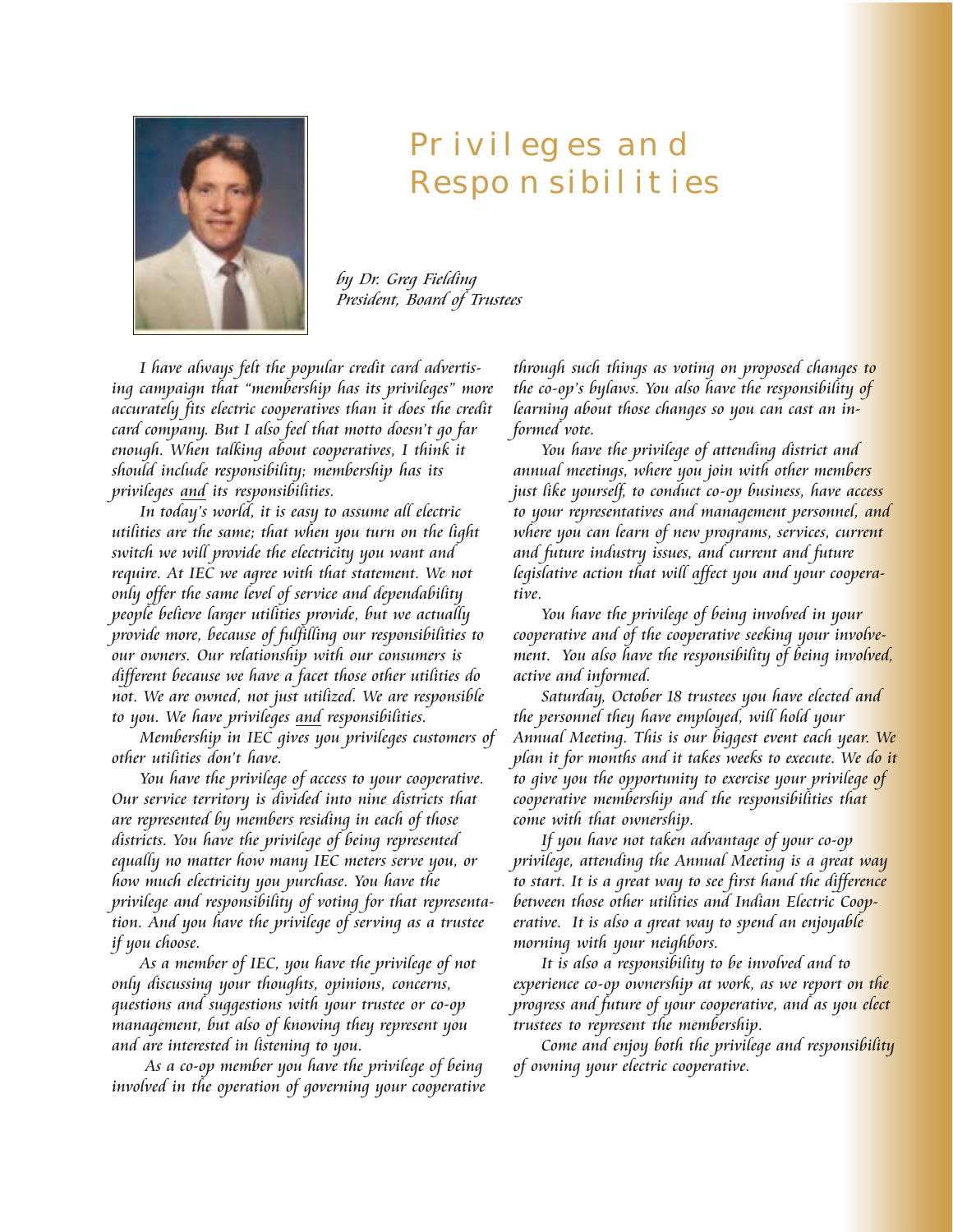## **Balance Sheet**

as of December 31, 2002

| Assets             |                                                       |              |              |
|--------------------|-------------------------------------------------------|--------------|--------------|
| <b>WHAT WE OWN</b> | Electric plant at original cost                       | \$75,960,967 |              |
|                    | Less Depreciation                                     | 25,412,543   | \$50,548,424 |
|                    | Cash                                                  |              | 1,013,311    |
|                    | Investments                                           |              | 11,799,307   |
|                    | Accounts Receivable                                   |              | 3,604,589    |
|                    | Materials & Supplies                                  |              | 300,779      |
|                    | Prepayments, other accrued assets and deferred debits |              | 748,003      |
|                    | <b>Total</b>                                          |              | \$68,014,413 |
| Liabilities        |                                                       |              |              |
| <b>WHAT WE OWE</b> | Long Term Debt - RUS, CFC                             |              | \$29,197,247 |
|                    | Current Maturities of Long Term Debt                  |              | 1,535,000    |
|                    | Member Deposits                                       |              | 1,061,122    |
|                    | Accounts Payable                                      |              | 1,338,647    |
|                    | Deferred Credits                                      |              | 12,493       |
|                    | Other Liabilities                                     |              | 3,929,907    |
| <b>OUR</b>         | Membership Fees                                       |              | \$666,620    |
| <b>NET WORTH</b>   | Patronage Capital                                     |              | 29,040,728   |
|                    | Other Equities                                        |              | 1,232,649    |
|                    | <b>Total</b>                                          |              | \$68,014,413 |

I am pleased to present the 2002 results for Indian Electric Cooperative. The Cooperative's 2002 financial statements were audited by Regier, Carr & Monroe, Certified Public Accountants, and Barbara Spess, CPA audited the Operation Round Up® financial records. In their opinions, the 2002 financial statements present fairly, in all material respects, the financial position and results of operation for Indian Electric Cooperative, and the IEC Foundation in conformity with generally accepted accounting principles.

Vanda Lester

Secretary/Treasurer Board of Trustees



Investing in our Future

During 2002, Indian Electric Cooperative collected \$520,912 in gross receipts tax for the 29 school districts in our service territory. This is just another example of the many benefits of local, memberowned electric cooperatives such as IEC.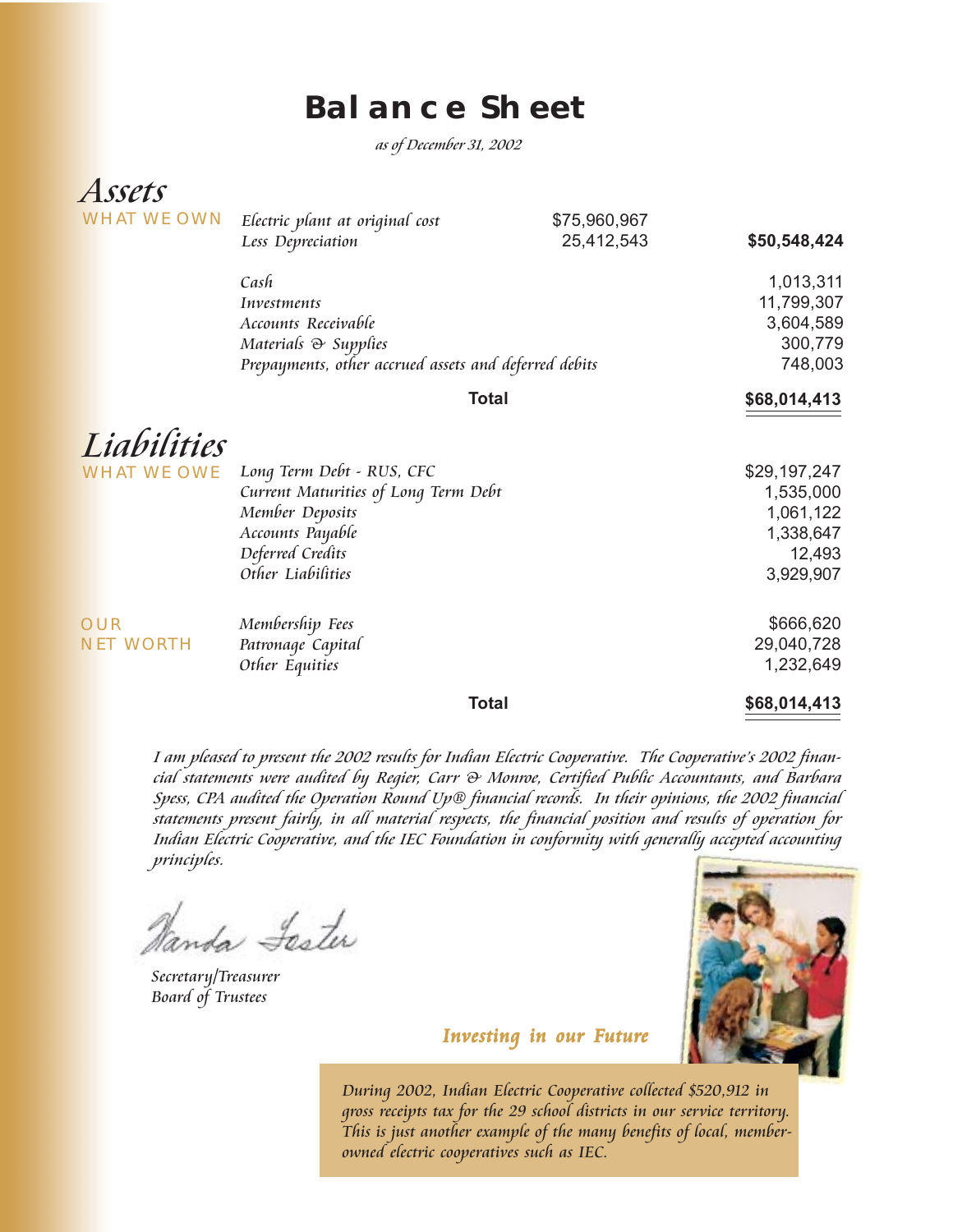#### **Statements of Revenue & Patronage Capital**

as of December 31, 2002

|                                                  | 2002          | 2001         |
|--------------------------------------------------|---------------|--------------|
| <b>Operating Revenues</b>                        | \$24,161,199  | \$23,368,359 |
| Electric                                         | <u>71,995</u> | 329,295      |
| Other                                            | 24, 233, 194  | 23,697,654   |
| <b>Total Operating Revenues</b>                  |               |              |
| <b>Operating Expenses</b>                        |               |              |
| Purchased Power                                  | 12,817,893    | 12,249,408   |
| Depreciation                                     | 2,175,418     | 2,000,096    |
| Maintenance                                      | 2,004,295     | 1,905,375    |
| Consumer Accounts                                | 1,207,804     | 1,154,299    |
| Administrative and General                       | 2,162,336     | 2,291,739    |
| Operations                                       | 1,136,305     | 997,068      |
| Consumer Service and Information                 | 487,444       | 436,055      |
| Other                                            | 59,080        | 216,004      |
| <b>Total Operating Expenses</b>                  | 22,050,575    | 21,250,044   |
| <b>Operating Margins Before Interest Expense</b> | 2,182,619     | 2,447,610    |
| <b>Interest Expense</b>                          | 1,708,325     | 1,778,815    |
| Operating Margins After Interest Expense         | 474,294       | 668,795      |
| Non-Operating Margins                            |               |              |
| Interest Income                                  | 264,057       | 467,986      |
| Other                                            | 158,902       | 212,379      |
| Total Non-Operating Margins                      | 422,959       | 680,365      |
| <b>GOT Cooperative O Other Capital Credits</b>   | 462,327       | 423,707      |
| Net Marqins (Loss)                               | 1,359,580     | 1,772,867    |
| Patronage Capital - beginning of year            | 28, 112, 296  | 26,767,947   |
| Capital Credits Retired                          | (431, 148)    | (428, 518)   |
| Patronage Capital - End of Year                  | \$29,040,728  | \$28,112,296 |

#### Supporting our Communities

Indian Electric Cooperative collects rural fire department dues on behalf of 12 departments in our service territory. This collaboration between IEC and the community saves the rural fire departments annually in handling and processing costs. During the 2002 fiscal year, \$73,740.72 in dues was collected at no cost to local fire departments.

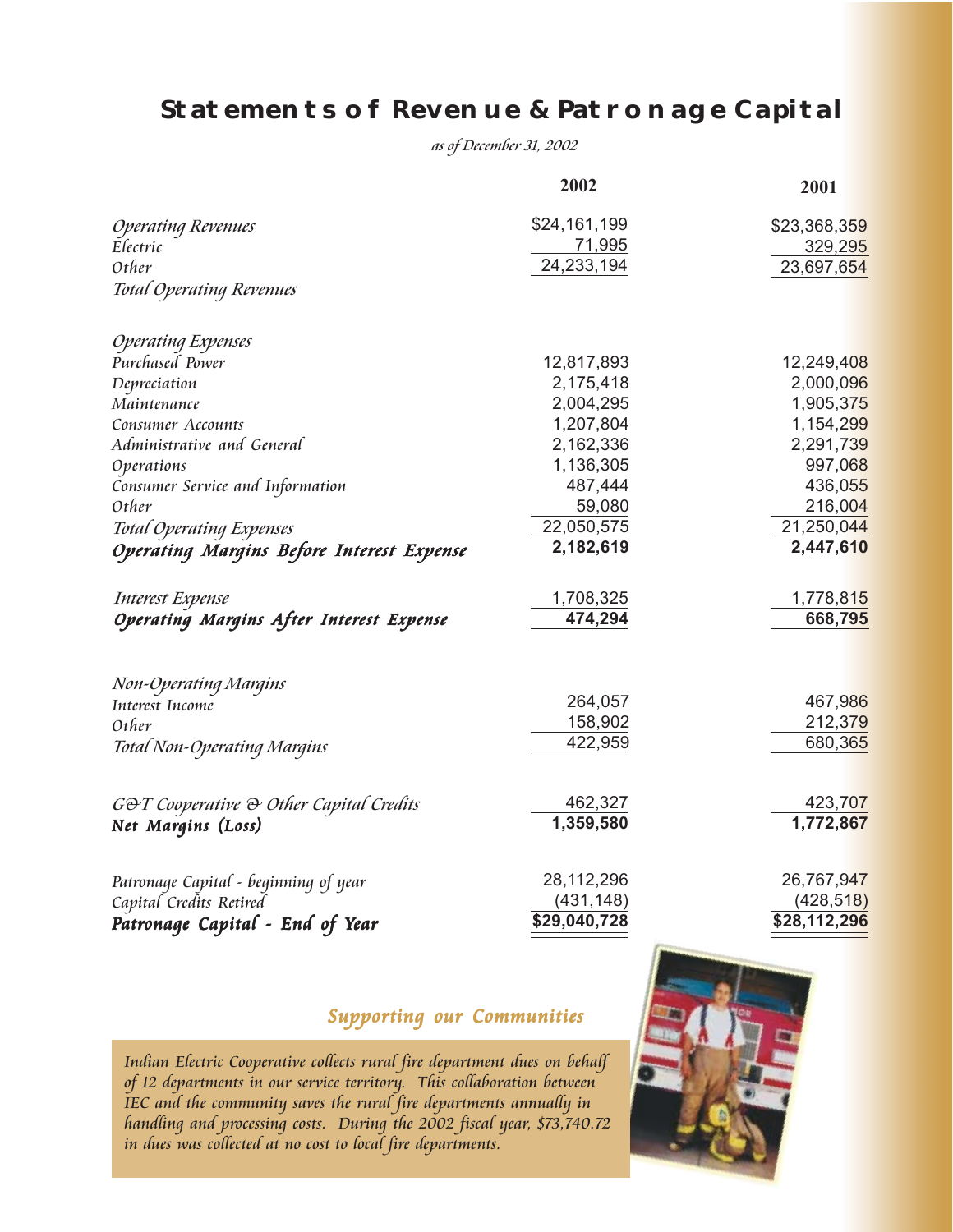# **Operation Round Up®**

Balance Sheet - December 31, 2001 and 2002

|                           | 2002        | 2001        |
|---------------------------|-------------|-------------|
| Assets                    |             |             |
| Cash                      | \$73,300.23 | \$85,373.13 |
| Receivable                | 3,498.12    | 0.00        |
|                           | 76,798.35   | 85,373.13   |
| <b>Fund Balances</b>      |             |             |
| General                   | \$72,358.33 | \$81,994.65 |
| Reserved for Encumbrances | 4,440.02    | 3,378.48    |
|                           | 76,798.35   | 85,373.13   |
|                           |             |             |

#### Statement of Changes in Fund Balances

Years ended December 31, 2001 and 2002

| <b>Additions</b>                    |             |             |
|-------------------------------------|-------------|-------------|
| Endowments                          | \$42,580.07 | \$44,281.11 |
| Investment Income                   | 3,178.44    | 4,010.00    |
|                                     | 45,758.51   | 48,291.11   |
| <b>Grants &amp; Endowments</b>      |             |             |
| Fire & Police Agencies              | \$1,200.00  | \$2,890.00  |
| Education Organizations             | 7,000.00    | 1,845.00    |
| Religious Organizations             | 678.00      | 3,500.00    |
| Health Care Organizations           | 4,000.00    | 2,300.00    |
| Civic Organizations                 | 10,927.71   | 4,186.33    |
| Public Libraries                    | 0.00        | 0.00        |
|                                     | 23,805.71   | 14,721.33   |
| Special Assistance to Individuals   |             |             |
| Food & Household Staples            | \$1,247.72  | \$200.00    |
| Shelter, Dwelling & Auto Assistance | 19,100.82   | 16,383.28   |
| Medical & Dental Care               | 1,623.82    | 2,503.16    |
| Clothing                            | 0.00        | 73.33       |
| Home Improvements                   | 2,169.71    | 2,538.43    |
| Miscellaneous                       | 2,845.68    | 1,726.17    |
|                                     | 26,987.75   | 23,424.37   |
| Total Program Services              | \$50,793.46 | \$38,145.70 |
| Management & General Expenses       |             |             |
| Telephone                           | \$<br>0.00  | \$<br>0.00  |
| Travel - Vehicle reimbursements     | 2,163.36    | 1,289.60    |
| Miscellaneous                       | 125.00      | 125.00      |
| Postage                             | 19.60       | 36.28       |
| Office Supplies                     | 56.87       | 0.00        |
| Audit Fees & Tax Preparation        | 1,175.00    | 1,175.00    |
|                                     | 3,539.83    | 2,625.88    |
| Total Expenditures                  | \$54,333.29 | \$40,771.58 |
|                                     |             |             |
| Decrease in Fund Balances           | (8,574.78)  | 7,519.53    |
| Fund Balance, Beginning of Year     | 85,373.13   | 77,853.60   |
| <b>Fund Balance, End of Year</b>    | 76,798.35   | 85,373.13   |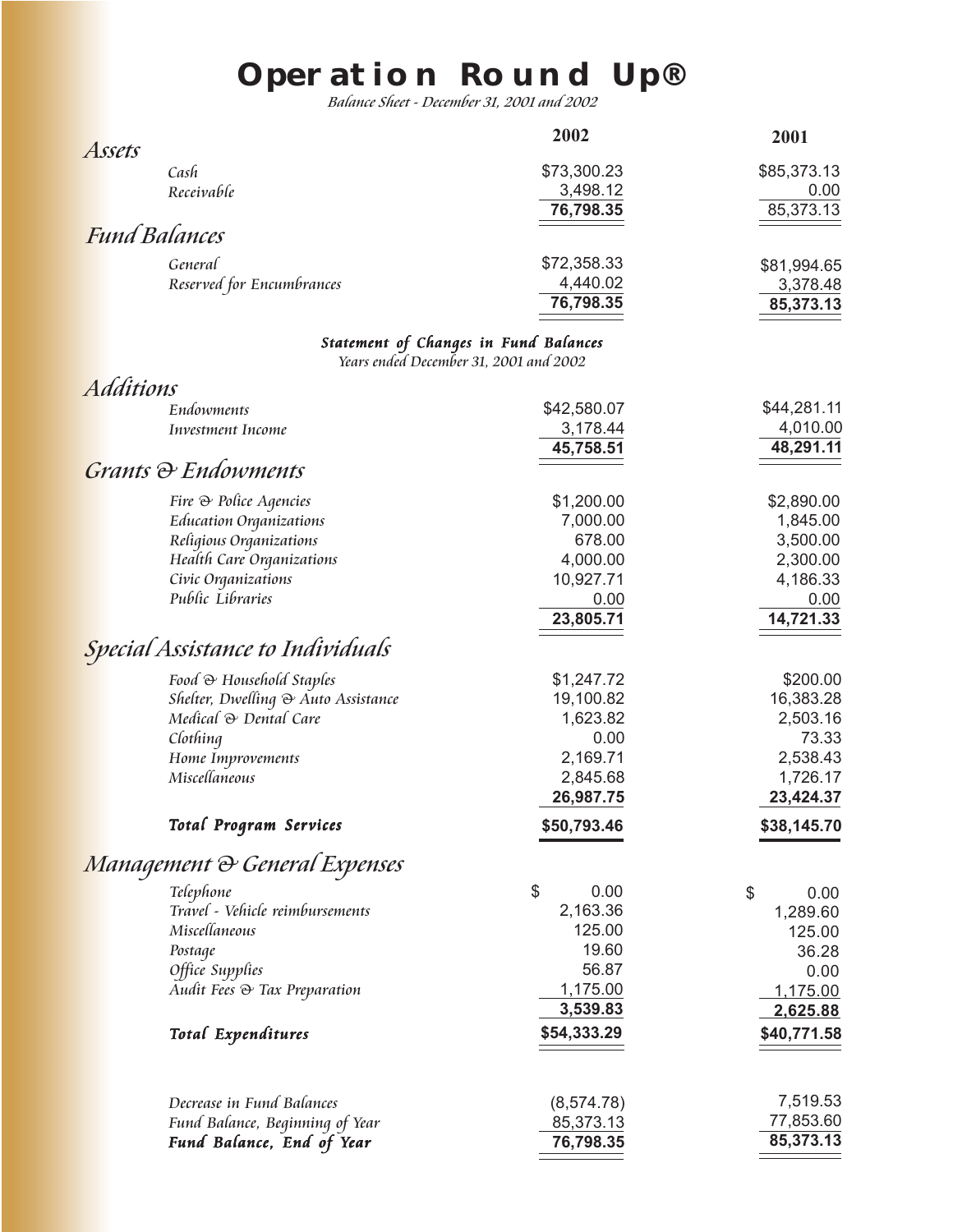### The 63rd Annual Meeting - October 2002

The Annual Meeting of Members of Indian Electric Cooperative, Inc. was held at the Cleveland High School Multi-Purpose Room and Gymnasium on Saturday, October 19, 2002. At approximately 10:00 a.m., Dr. Greg Fielding, President of the Board of Trustees, called the meeting to order.

Dr. Fielding introduced members of the American Legion Post #3, who led a salute to the flag of the United States. Dr. Gene Perry, Pastor of the Westport Baptist Church in Cleveland, delivered the invocation. Indian Electric employee Janice Brown sang the National Anthem.

Dale Norrid of the City Council of Cleveland was introduced and welcomed visitors to Cleveland.

Loris Peckenpaugh, Vice-President of the Board of Trustees, was introduced. Vice-President Peckenpaugh introduced honored guests and visiting cooperative representatives. He further introduced members of the Board of Trustees and turned the meeting over to Wanda Foster, Secretary of the Board, who conducted several prize drawings and turned the meeting back to President Fielding.

President Fielding advised that Wanda Foster, Secretary of the Board of Trustees, would serve as Secretary of the Annual Meeting.

Mrs. Foster informed that the membership of the Cooperative currently has 12,940 members and the Bylaws require 5 percent of the members must register their attendance in order to constitute a quorum and have a legal meeting. She reported that 1,003 had registered and declared a quorum in attendance.

A true copy of the official Notice of the Annual Meeting of Members for 2002 was mailed to all members in accordance with the Bylaws of the Cooperative.

Mrs. Foster then called for any additions or corrections to the minutes of the 2001 Annual Meeting. There were no additions or corrections and on motion, duly made and seconded, the minutes of the 2001 Annual Meeting of Members were declared approved as written. Mrs. Foster turned the meeting back to President Fielding.

The next order of business was the election of Trustees to the Cooperative's Board to represent Districts 1, 4 and 7 for the next three years. President Fielding turned the chair over to Michele Drummond, Corporate Counsel. Ms. Drummond explained results of district meetings held, stating there was no quorum at the

District 4 meeting where Leon Day is the incumbent trustee and there was no quorum at the District 7 meeting where Bill Boone is the incumbent trustee. Ms. Drummond then called for a motion to elect those nominees to their respective districts by acclamation. Motion was made, seconded and carried. Leon Day will represent District 4 and Bill Boone will represent District 7, both for three-year terms.

Ms. Drummond announced the two candidates from District 1 as being Robert G. Burk, the official nominee from District 1, and LeRoy Meyer, incumbent Trustee and nominated by petition. Each candidate was allowed four minutes to speak to the membership.

Ms. Drummond explained members should vote for one candidate in District 1. All remaining ballots were then cast, the ballot box declared to be officially closed, and all ballots sent to be counted.

Ms. Drummond then presented to the membership proposed changes in the Cooperative Bylaws, Article IV., Sections 402 and 405. Section 402 deals with qualifications for a Trustee with regard to the duality rule as provided in 51 Okl. Stat. (2000) §6. Proposed changes in Section 405 covered quorum requirements at District Meetings and the voting process. Ms. Drummond stated that notice of such proposed changes were given in accordance with the Bylaws. Motion to change the Cooperative Bylaws as proposed was made and seconded. Discussion followed and upon a counted hand vote, the motion carried.

Ms. Drummond turned the meeting back to President Fielding.

President Fielding introduced Robert Stemmons, "The Whistler" who entertained the audience.

General Manager Terry M. Jech made a presentation to the membership, briefly discussing recent events in our country, state, city and service area.

Official results of the balloting were announced. In District 1, Robert G. Burk received 512 votes and LeRoy Meyer received 213 votes. Mr. Burk was announced winner of the election and will represent District 1 for a three-year term.

Secretary Wanda Foster conducted more prize drawings with the grand prize presented at the conclusion.

There being no further business, the 2002 Annual Meeting of Members adjourned.